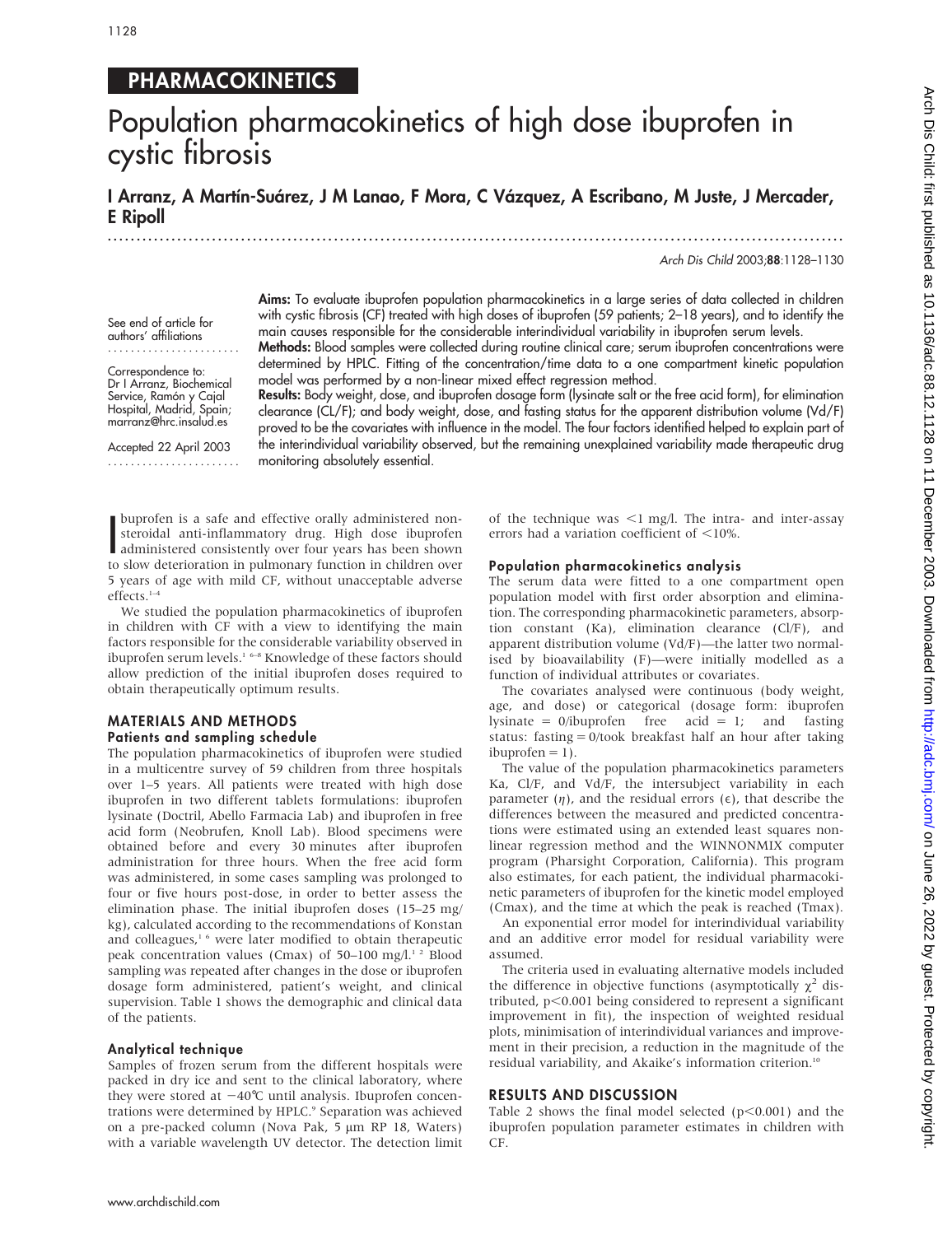| Variable                           |                            |  |
|------------------------------------|----------------------------|--|
| Sex (M/F)                          | 55%/45%                    |  |
| Age (years)                        | $9.18(4.08)[2-18]*$        |  |
| Body weight (kg)                   | 30.12 (12.43) [12-60]*     |  |
| Height (cm)                        | 132.20 (21.05) [88-177]*   |  |
| BMI $(kq/m2)$                      | 17.01 (5.17) [4.52-49.51]* |  |
| $FEV_1$ (%)                        | 83.49 (15.26) [51-117]*    |  |
| Ibuprofen dosage (mg/kg)           | 18.33 (4.43) [4-30]*       |  |
| IDF (ibuprofen lysinate/ibuprofen  | 75%/25%                    |  |
| free acid)                         |                            |  |
| Fasting status (fasting/took food) | 46%/54%                    |  |

According to the results obtained, ibuprofen pharmacokinetics depend on the weight, dose, type of formulation, and the fasted or fed state of the patient. The influence of these factors accounts for the difficulty encountered by clinicians in maintaining ibuprofen peak concentrations within the therapeutic range.

Most of the pharmacokinetic parameters of ibuprofen estimated with the final population model were obtained with acceptable precision (table 2). However, the interindividual variability of the parameters was excessively high and it was not possible to estimate that corresponding to Ka. In other population studies on ibuprofen, the interindividual variability of the parameters estimated was also high,<sup>7</sup> <sup>8</sup> even in more homogeneous populations.<sup>11</sup> The four factors identified here help to explain part of the interindividual variability observed in the pharmacokinetics of ibuprofen, but the high unexplained variability could be due to the heterogeneous clinical status of the patients and the extent of the pharmacokinetic changes due to CF.<sup>1 12 13</sup> In addition, the extent of absorption is unknown for CF patients; changes in the bioavailability (F) of ibuprofen, not quantified in the model, may have occurred due to varying fasting status and dosage form. All this contributes to increasing the variability in clearance and the apparent distribution volume, which in practice are evaluated as Cl/F and Vd/F, respectively.

The results obtained from the final population model point to the existence of dose dependent kinetics of ibuprofen in the paediatric population studied, affecting the clearance and the apparent distribution volume of the drug. These findings are partially in agreement with those reported by other authors,14–16 who described the existence of dose dependent kinetics for ibuprofen in adult patients. Likewise, studies in febrile children treated with lower ibuprofen doses (5–10 mg/ kg) have not reported modifications in the pharmacokinetic parameters with the dose<sup>17</sup> or modification with low

| Table 2 Parameter estimates for the final population                                                   |
|--------------------------------------------------------------------------------------------------------|
| model: Ka $(h^{-1}) = \theta_1$ , Cl/F $(L/h) = (\theta_2^* W + \theta_3^* D)^* (1 - \theta_4^* D)F$ , |
| $Vd/F (L) = (\theta_5*W + \theta_6*D)*(1+\theta_7*FS)$                                                 |

| <b>Parameter</b>                                                                                                                                                                                                                                                                                                                                    | <b>Estimate</b> | SE (%)* | 95% CI                  |  |
|-----------------------------------------------------------------------------------------------------------------------------------------------------------------------------------------------------------------------------------------------------------------------------------------------------------------------------------------------------|-----------------|---------|-------------------------|--|
| $\theta_1$                                                                                                                                                                                                                                                                                                                                          | 6.66            | 31.47   | 2.52 to 10.80           |  |
| $\theta$                                                                                                                                                                                                                                                                                                                                            | 0.07            | 13.70   | $0.05$ to $0.09$        |  |
| $\theta_3$                                                                                                                                                                                                                                                                                                                                          | 0.08            | 20.84   | $0.05$ to $0.11$        |  |
| $\theta_{4}$                                                                                                                                                                                                                                                                                                                                        | 0.28            | 22.06   | $0.16 \text{ to } 0.41$ |  |
| $\theta$ <sub>5</sub>                                                                                                                                                                                                                                                                                                                               | 0.10            | 18.98   | $0.06 \text{ to } 0.16$ |  |
| $\theta_6$                                                                                                                                                                                                                                                                                                                                          | 0.06            | 44.41   | $0.01$ to $0.12$        |  |
| $\theta$                                                                                                                                                                                                                                                                                                                                            | 0.37            | 45.34   | 2.52 to 10.80           |  |
| Interindividual variability: $\omega^2$ <sub>Cl/F</sub> : 75% (CV); $\omega^2$ <sub>Vd/F</sub> : 45% (CV)<br>Residual variability: $\sigma^2$ : $\pm$ 6.74 mg/l (CV = 18%) <sup>+</sup>                                                                                                                                                             |                 |         |                         |  |
| W, body weight; D, dose; $\theta$ , population specific pharmacokinetic<br>parameter; IDF, ibuprofen dosage form (ibuprofen lysinate = 0/ibuprofen<br>free $\alpha$ cid = 1); FS, fasting status (fasting = $0$ /food = 1).<br>*Standard error of the estimate expressed as coefficient of variation (%).<br>the r a mean concentration of 38 mg/l. |                 |         |                         |  |

statistical significance.<sup>18 19</sup> The significant dose dependence observed here could be due to the use of higher doses for efficacy in CF.

The fasting status also significantly affected the population kinetics of the drug.<sup>20</sup> In our study, administration of food after the ibuprofen dosing led to an increase in the Vd/F ratio of ibuprofen. This suggests the possible occurrence of alterations in the bioavailable fraction of the drug (F) and not in the apparent distribution volume (Vd). Thus, for more stable ibuprofen levels daily maintenance of the same dietary behaviour is advised.

As may be explained from the population model, the type of dosage form significantly affects the Cl/F ratio of ibuprofen. The observed reduction in the value of Cl/F when the drug is administered in the free acid form could be related to changes in the bioavailable fraction (F). Figure 1 shows that administration of ibuprofen in the free acid form elicits a slower absorption, leading to a reduction in the maximum serum levels and an increase in the time for the maximum concentration to be reached, as has been shown previously in healthy volunteers.<sup>5</sup> Additionally, the variability in serum levels corresponding to administration of the drug in its free acid form was greater than that observed when it was administered as its lysinate salt. By contrast, our population model does not reflect changes in the first order absorption constant due to the type of formulation used. This can be explained by the reduced use of the formulation corresponding to the free acid form in the population studied. Forty six per cent of the patients were initially treated with ibuprofen free acid, but when the study ended only 25% of the data corresponded to this form. This was because with the lysinate form lower doses were required and lower variability was observed in Cmax levels. In conclusion, emphasis should be placed on the type of formulation to be used at the start of



Figure 1 Ibuprofen level/dose ratio versus time for the two dosage forms used in the study.